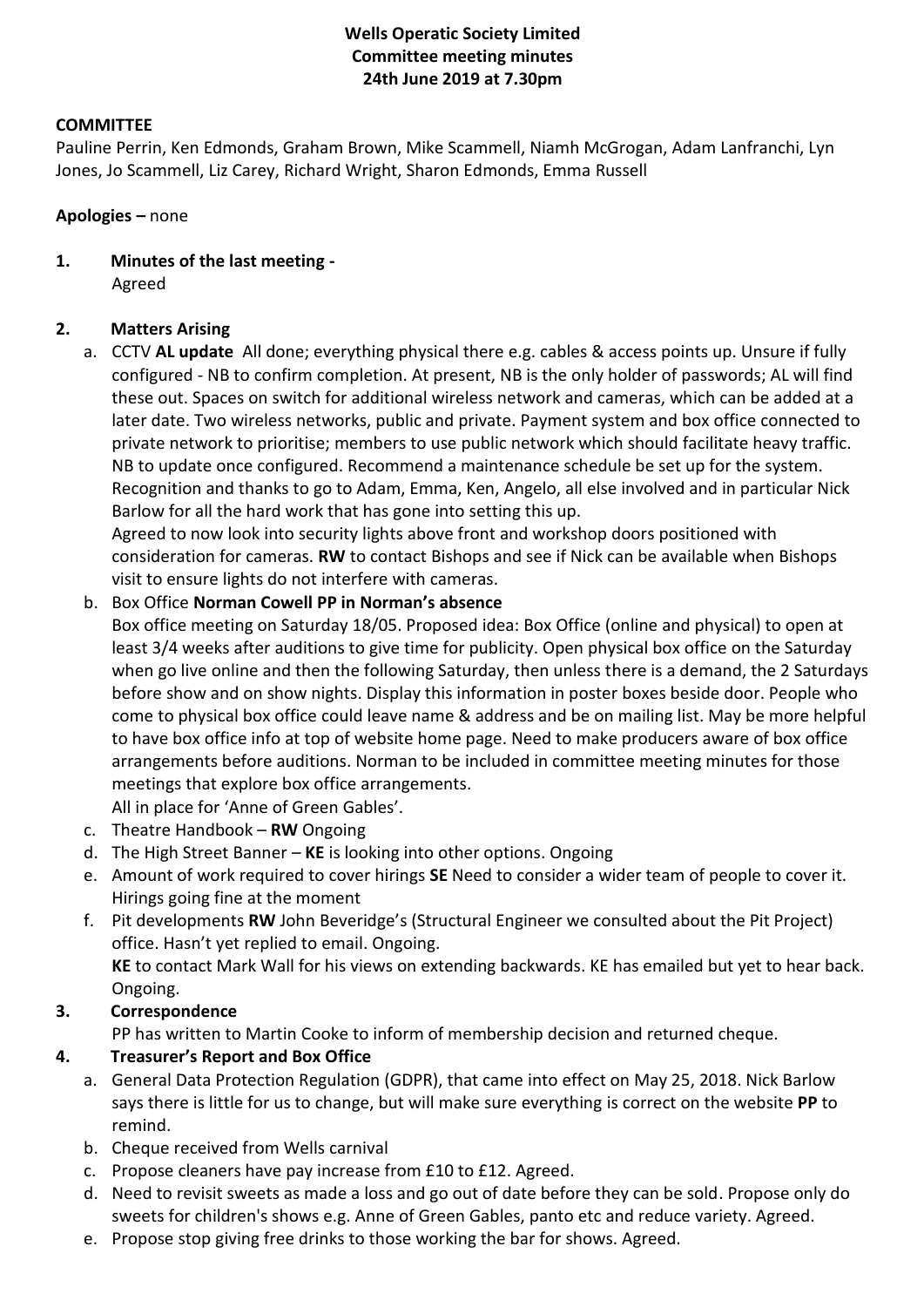- f. KE to apply for replacement bank card for bar stock
- g. Canterbury Tales made £1418 from tickets: £993 to BoV; £425 to us

# **5. Membership**

- a. New members **NM** to chase Anne
- b. Patrons leaflet. **LJ** Ongoing
- c. Theatre News / What's On sheet and Wells Community Facebook page. **SE** Ongoing
- d. Dinner Dance Saturday 8th June at Wells Golf Club **NM** Rebrand as Annual Oscars / Olivier awards evening with buffet meal. Keep in June and inform membership of rebranding in advance.
- e. Open Day 20th July 2019 –

**RW -** This has definitely been moved from 15 June 2019 to Saturday, 20 July 2019. More volunteers needed. 10:30am - 2:30pm (extended finish time if busy). Call for donations of cakes and give away with tea & coffee (no nuts to be allowed in cakes).

**AL** and **KE** to publicise further; Glastonbury fm to advertise, is in Wells Voice.

**ER** to design poster to share on social media, put up around town and send out on MailChimp.

Play readings - Lois, Berni, Bobby, Nat, Catriona, PP, LC (Liz to email Lois) in upstairs dressing room. Lois trying to find more.

Make up - Jonathan Miller & Helen Makin in green room. To liaise with each other in terms of what to do.

Singing group?

Touring - Nick, Vicky, Doreen, Nat, Jo, Ken. Include costume store as part of tour.

Set painting - on stage.

Dancing - Janice, Sarah, Bobby in rehearsal room.

Costume display / dress up area - Liz. Liz to email Lou to check availability.

# **6. Publicity**

**RW** - Canterbury Tales went well in the end. MailChimp helped.

Publicity **NM** Facebook page and social page cover images are now of next show to help advertise. There is a new local news website for Wells - Wells Nub News. Anyone can 'nub it' and write own article which will be copy reviewed by journalist and then posted on website. Worth pursuing. AL & NM Facebook site could have all upcoming shows & dates and website could benefit from a calendar to inform public of upcoming shows. **AL** to liaise with Nick to explore further.

# **7. Theatre Renovations**

a. PAT testing **MS. GB** is investigating training so that we can do this ourselves.

Training DVD ordered for £80 and hasn't arrived. Having to revalidate the DVD; supposed to be released second week in April but yet to arrive. Once has arrived, can start. Anyone can take course at £10 per person as many times as needed. investigating equipment at approx. £400 which digitally stores details and prints labels. Ongoing.

b. New signs and billboards at the front of the theatre and on Chamberlain Street.

**RW** Simon Hegarty of Encore Electrics in Somerton visit. Agreed old sign to be kept for the moment. New sign would go to the left of that; exactly the same size as the board we currently have but would sit lower so bottom level with top of the wall and come away from overhanging tree leaves. Run cable from workshop to wall of a slightly higher rating in case ever want to run anything else off it in future. No issues with that.

Issue with construction of porch sign as is LED box as is heavy and unlikely to sit on wall. Option 1: to have girders to support LED box; option 2: panel to come off pillar and come round front and support box. Would look self standing but WLT sign covered either side; option 3: putting whole thing in front of current sign with The Little Theatre permanently on sign in lights. Lights can only be turned on 3 weeks before shows.

Option 1 with a wider sign to come up to edge of girder agreed. **RW** to get quote for option 1 and option 3 as a backup.

Porch sign will be programmable from box office cupboard.

- c. Tree yellow line edge. Sign received and to go up. **GB** Sign will go up on 25/06 and lines will be done imminently.
- d. Chamberlain St doors made; a great job. To be fitted 25/06. **GB**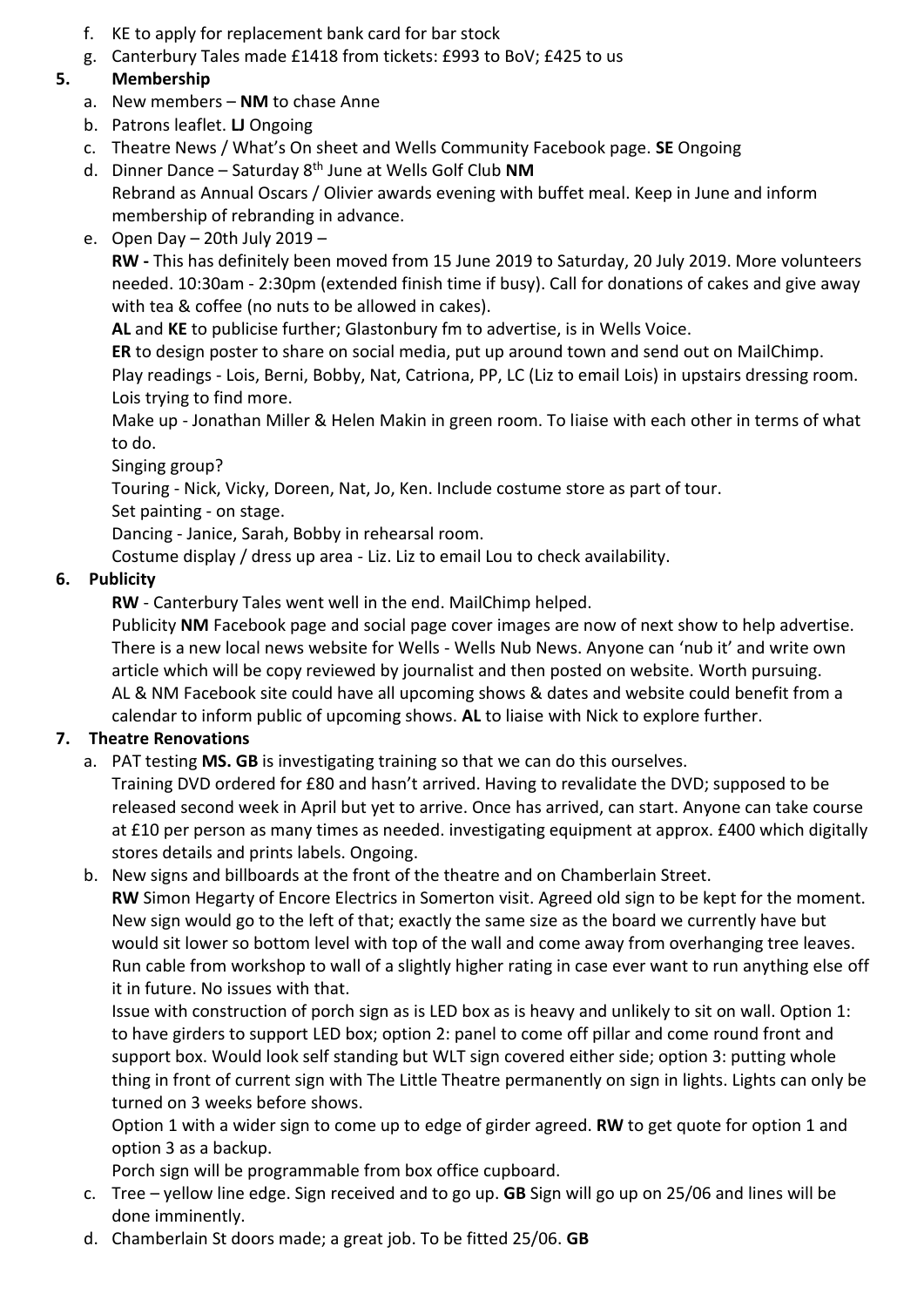e. The Buck Basket

Sale cancelled at last minute. **NM** to arrange advertising it on fb marketplace.

f. Heating System **RW** head of Pulse Services report and the various options open to us. No word back from Pulse with their report.

# **8. Productions/Hire.**

**Hires in June & July 2019.** See Bar Calendar for details. The person responsible is in bold. Small Steps x 2 – **SE** Cosmo group – **SE** U3A walking group – **SE** WSPA - **GB SE** to contact WSPA to remind of props arrangements Sustainable Wells - **SB** Anne of GG rehearsals - **NM** Theatre festival - **SE** SE will give back door code which will subsequently be changed and email organisers with security details. Review for next year in terms of managing this. Neighbourhood Watch - **SE**

SE will give back door code.

- **Sept 18-21st 2019 – Anne of Green Gables** by Lucy Montgomery, Director **Bobby Bass**, Producer **NM**, Stage manager – **Charlie Watkins**, Lighting - **GB**, Prompt – **FB**, Budget - agreed, Ticket Price – **£10 and £8**, Rehearsal schedule – **agreed,** FoH manager – **Sally Trayhurn.** Tickets go live on **06th July**
- **Dec 14th–21st 2019 - Wind in the Willows** by Fellowes, Drew and Styles, Director **Kate Lynch**, Assistant Director – **N/A**, Producer **– Alisa Creaser**, MD – **Sheila Ross,** Choreography - **Tina Eyers**, SM – **Chris Spray,** Set Designer – **Mark Wall**, Lighting – **arranged by Kate Lynch**, Sound – **arranged by Kate Lynch**, Costumes - **NM** , Prompt – **Frieda Brown**, Props – **Penny Bonetti and Catriona Eagle**, Make up – **?**, Budget – **tba** (agreed to set for a 'Spring Show'), Publicity - **KE**, Photos and programme – **AL and Emma Russell,** Children's chaperone **– Doreen Grant,** Ticket Price – **tba**, Rehearsal schedule –**agreed,** FoH manager – **Sally Trayhurn. Tickets go live on?**
- **March 11th -14th 2020 Quartet** by Ronald Harwood Director **Jackie Watts**, Assistant Director **?**, Producer **– Ken Edmonds**, SM – **Charlie Watkins,** Set Designer – **?**, Lighting – **Graham Brown**, Sound – **?**, Costumes - **?**, Prompt – **?**, Props – **?**, Make up – **?**, Budget – **tba**, Publicity - **?**, Photos and programme – **?,** Ticket Price – **tba**, Rehearsal schedule –**?,** FoH manager – **?. Tickets go live on?**
- **May 4th -9 th 2020 Big Fish** John August/Andrew Lippa, Director **Niamh McGrogan**, Assistant Director – **N/A**, Producer **– Doreen Grant**, MD – **Sheila Ross,** Choreography – **Julie Webster**, SM – **Mike Scammel & Sarah Galton,** Set Designer – **Niamh McGrogan**, Lighting – **Graham Brown**, Sound – **?**, Costumes – **Louise Sansam**, Prompt – **Freda Brown**, Props – **Doreen Grant with help sourcing from Jo Scammell and Vicky Orman**, Make up – **?**, Budget – **tba**, Publicity - **?**, Ticket Price – **tba**, Rehearsal schedule – **tba,** FoH manager – **Sally Trayhurn. Tickets go live on?**
- **September 2020 – And Then There Were None** Director **AL,** Directorial support **Lois Harbison**, Producer - **GB,** SM – **ER,** Set Designer – **AL, ER**, Lighting - **GB** and **?**, Sound - **Adrian Mitchell**, Costumes - **Louise Sansam**, Prompt - **Doreen Grant**, Props - **Lesley & Jo**, Make up - **Helen Makin**, Budget - **tba**, Publicity - **KE**, Photos - **Greg Trezise**, Programme - **AL**, Ticket price - **£12 & £10**, Rehearsal schedule - **agreed**, FoH manager - **Sally Trayhurn**, **Tickets go live on?**
- **Dec 2020 – KE** to direct Cinderella **-** Vicky to write it.
- **March 2021** any ideas?
- **May 4th -9th 2021 9 to 5** Music and Lyrics by Dolly Parton. Director **Niamh McGrogan**, Assistant Director – **?**, Producer **– Doreen Grant**, MD – **Sheila Ross,** Choreography – **Eden Simpson**, SM – **?,**  Set Designer – **?**, Lighting – **?**, Sound – **?**, Costumes – **Louise Sansam**, Prompt – **Freda Brown**, Props – **? with help sourcing from Jo Scammell and Vicky Orman**, Make up – **?**, Budget – **tba**, Publicity - **?**, Ticket Price – **tba**, Rehearsal schedule – **tba,** FoH manager – **Sally Trayhurn. Tickets go live on?**
- **September 2021 - The Tempest?** Director **- Jon Sansam**